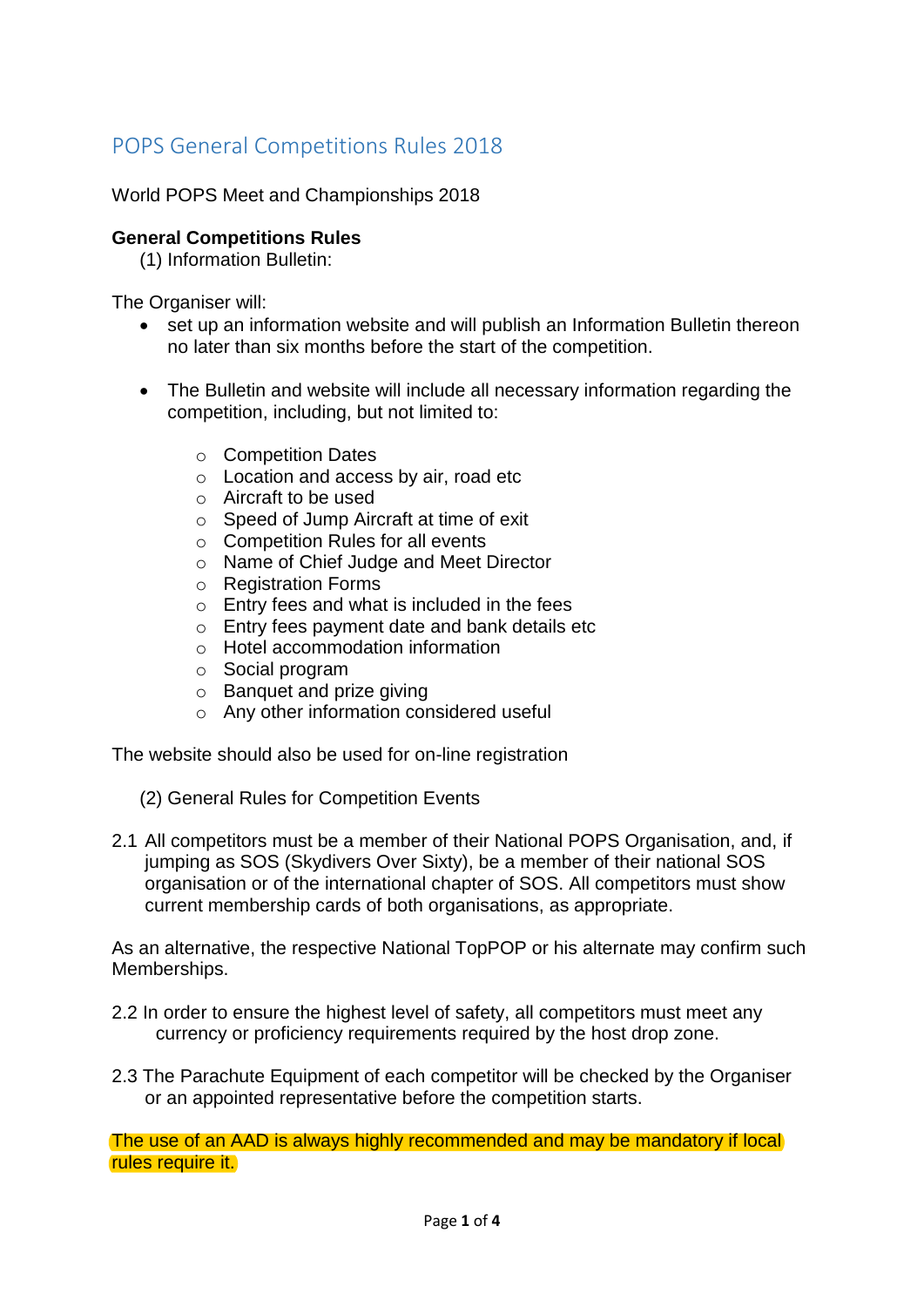# 2.4 Each jumper must have:

- o current parachuting license;
- o reserve canopy packed in date, according to participant's home country rules
- o current third party liability insurance, in the minimum amount of Euro/\$ ……….. and valid for the competition in ………………… (insert country)

In addition to these requirements, there may be local or other regulations that apply. If so, these will be included in the Organiser's Information Bulletin.

2.5 Each competitor is responsible for the payment of entry fees and event fees in accordance with the published deadline dates.

Registration for the competition must be completed in accordance with the published deadline date and registration for a particular event must be completed before the start of that competition event.

The Organiser must allow registration and entry fee payment to be made for a particular competition event (see 2.9) at any time before the event starts.

### 2.6 Judges

The Chief Judge will be chosen by a joint decision of the Organiser and the World TopPOP.

The number of judges required and any financial arrangements (provision of accommodation, meals, travel costs etc) will be decided by a joint decision of the Chief Judge, World TopPOP and the Organiser.

In the accuracy events, the judges at the target must be clearly distinguished by wearing brightly coloured vests.

2.7 The award of a re-jump will be decided by the judges subject to any provisions in the specific event competition rules. The re-jump will be at the expense of the jumper/team making the re-jump unless otherwise decided by meet management.

Rejumps will be made as soon as possible after the incident causing the re-jump. If the competitor/team is not satisfied with a decision of the judges or any other matter connected with a particular event, an appeal may be made to a three person panel made up of TopPOPS, chosen before the competition starts. If any such panel member has a conflict of interest, a replacement must be found. The decision of this panel will be final without further appeal.

2.8 A briefing will be conducted by the Chief Judge and Meet Director prior to the start of each event to ensure that all competitors, staff (including pilots) and judges are aware of the rules being used for the event.

Unless otherwise stated in the Competition Rules for an event (see 2.9) that a lower maximum wind speed is applicable to that event, the maximum wind speed at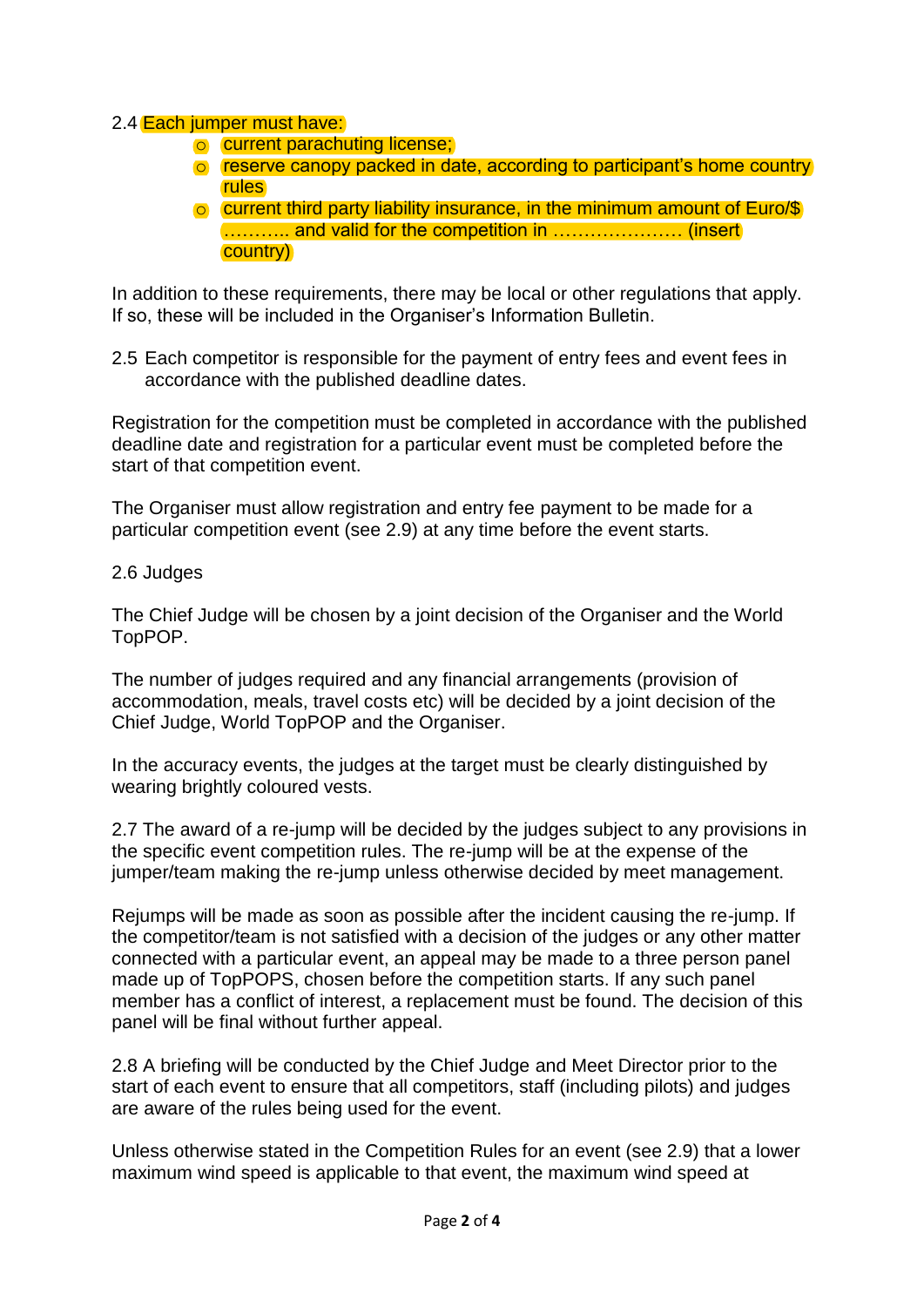ground level for parachuting to take place is 11 m/sec. If the steady wind exceeds this limit, jumping will not take place.

# 2.9 The events will be:

- 4 way Scrambles 4 rounds
- National 4 way 5 rounds
- Speed Star 3 rounds
- Precision Accuracy 6 rounds
- Sport Accuracy 3 rounds
- Hit'n'Rock 1 round
- $\bullet$

N.B. 4 way Scrambles must take place before National 4 way and Hit'n'Rock will be the last event.

Each event has a set of Competition Rules, which set out the specific rules governing each event. These Rules can be obtained from the World TopPOP and will also be included on the website and in the Information Bulletin (see above).

2.10 Time between jumps and Boarding Calls

The Meet Director must allow sufficient time between jumps for packing and recovery and is requested to exercise common sense and flexibility in this regard, without unduly causing delays. The minimum time interval between arriving at or returning to the competition site and the first call for the next jump is suggested as being 1 hour for the accuracy jumps and 1 hour and 30 minutes for the FS jumps.

This time interval does not apply to the first jump of the day and rejumps nor to required tie breaking jumps, which must be done as soon as possible after the previous jump.

The first call to go the loading area will be given approximately 15 minutes before aircraft boarding. There will be a second call approximately 5 minutes before aircraft boarding.

2.11 Speed of Jump Aircraft at time of exit

During the Accuracy and Hit'n'Rock Events, the speed of the aircraft at the time of exit may not exceed 80 knots (92 mph) indicated.

During the FS Events, the speed of the aircraft at the time of exit will be 85 (+/- 5) knots (98 mph +/- 6) indicated.

It is the responsibility of the pilot to maintain the airspeed within these limits.

Any variation from these limits will be decided by joint decision of the Chief Judge, World TopPOP and the Organiser.

### 2.12 Medals:

At a minimum, gold, silver and bronze medals will be awarded for the three competitors/teams placing first, second and third in each category in each event. In